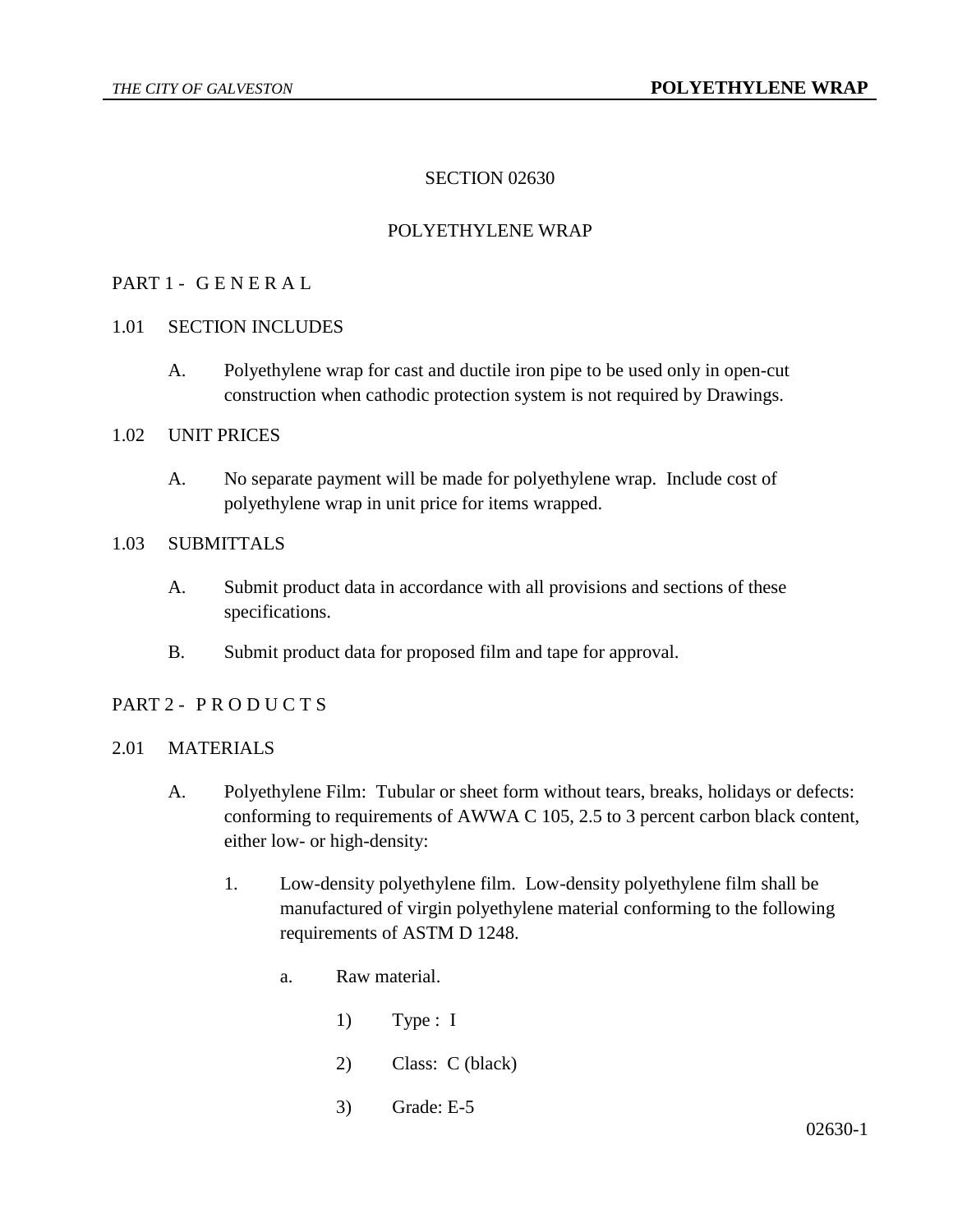- 4) Flow rate (formerly melt index): 0.4 g/10 minute, maximum
- 5) Dielectric strength: Volume resistivity,  $10^{15}$  ohm-cm, minimum
- b. Physical properties.
	- 1) Tensile strength: 1200 psi, minimum
	- 2) Elongation: 300 percent, minimum
	- 3) Dielectric strength: 800 V/mil thickness, minimum
- c. Thickness: Low-density polyethylene film shall have a normal thickness of 0.008 inch. The minus tolerance on thickness is 10 percent of the nominal thickness.
- 2. High-density, cross-laminated polyethylene film. High-density, cross laminated polyethylene film shall be manufactured of virgin polyethylene material conforming to the following requirements of ASTM D 1248
	- a. Raw material.
		- 1) Type: III
		- 2) Class: C (black)
		- 3) Grade: P33
		- 4) Flow rate (formerly melt index): 0.4 to 0.5g/10 minute, maximum
		- 5) Dielectric strength: Volume resistivity,  $10^{15}$  ohm-cm, minimum
	- b. Physical properties.
		- 1) Tensile strength: 5000 psi, minimum
		- 2) Elongation: 100 percent, minimum
		- 3) Dielectric strength: 800 V/mil thickness, minimum
	- c. Thickness: Film shall have a nominal thickness of 0.004 inch. The minus tolerance of thickness is 10 percent of the nominal thickness.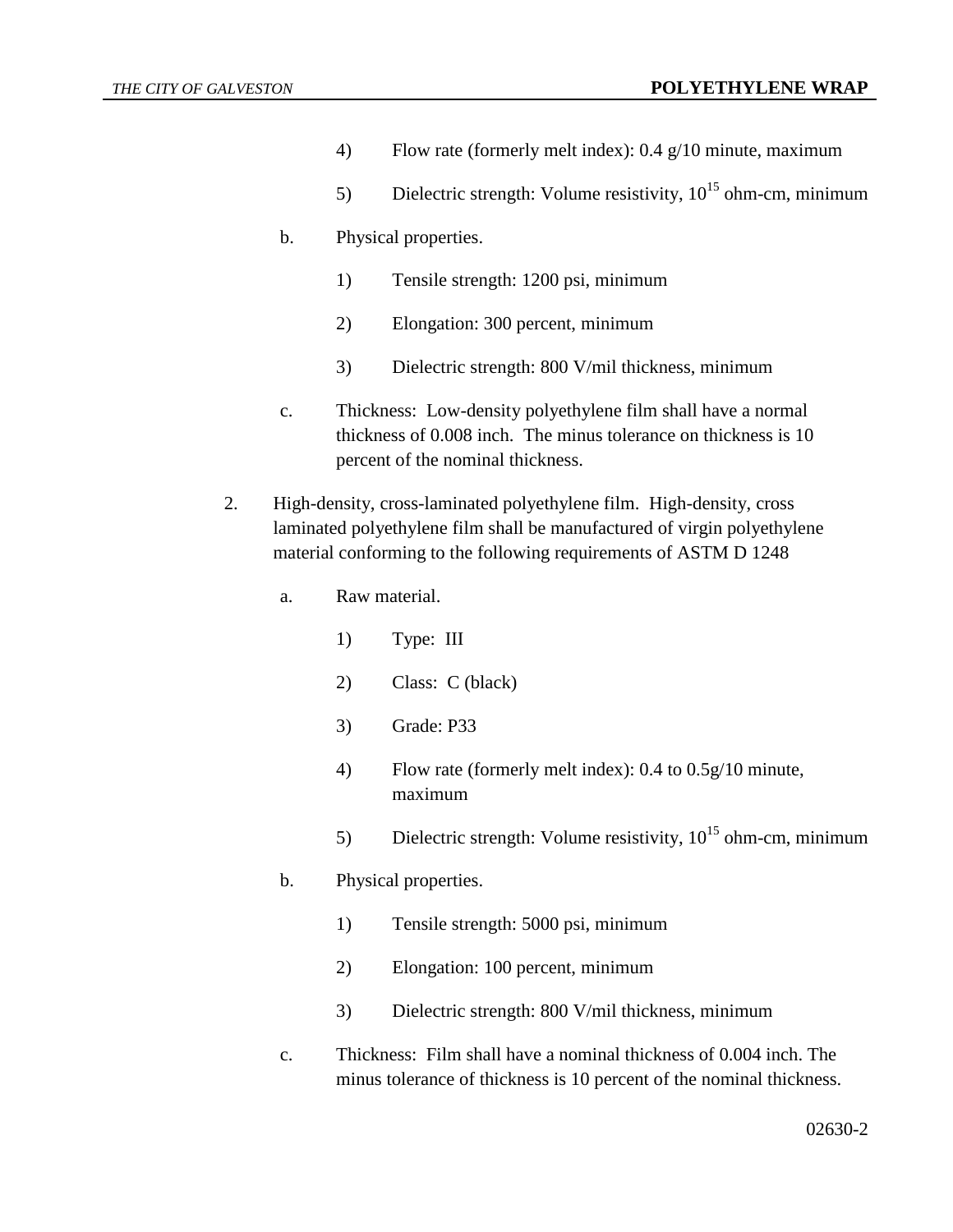3. Polyethylene Tape: Provide 3-inch wide, plastic-backed, adhesive tape; Polyken No. 900, Scotchwrap No. 50, or equal.

## PART 3 - EXECUTION

### 3.01 INSTALLATION

- A. Preparation:
	- 1. Remove all lumps of clay, mud, cinders, etc., on pipe surface prior to installation of polyethylene encasement. Prevent soil or embedment material from becoming trapped between pipe and polyethylene.
	- 2. Fit polyethylene film to contour of pipe to effect a snug, but not tight; encase with minimum space between polyethylene and pipe. Provide sufficient slack in contouring to prevent stretching polyethylene where it bridges irregular surfaces, such as bell-spigot interfaces, bolted joints, or fittings, and to prevent damage to polyethylene due to backfilling operations. Secure overlaps and ends with adhesive tape to hold polyethylene encasement in place until backfilling operations are complete.
	- 3. For installations below water table and/or in areas subject to tidal actions, seal both ends of polyethylene tube with adhesive tape at joint overlap.
- B. Tubular Type (Method A):
	- 1. Cut polyethylene tube to length approximately 2 feet longer than pipe section. Slip tube around pipe, centering it to provide 1-foot overlap on each adjacent pipe section, and bunching it accordion-fashion lengthwise until it clears pipe ends.
	- 2. Lower pipe into trench and make up pipe joint with preceding section of pipe. Make shallow bell hole at joints to facilitate installation of polyethylene tube.
	- 3. After assembling pipe joint, make overlap of polyethylene tube. Pull bunched polyethylene from preceding length of pipe, slip it over end of new length of pipe, and secure in place. Then slip end of polyethylene from new pipe section over end of first wrap until it overlaps joint at end of preceding length of pipe. Secure overlap in place. Take up slack width at top of pipe to make a snug, but not tight, fit along barrel of pipe, securing fold at quarter points.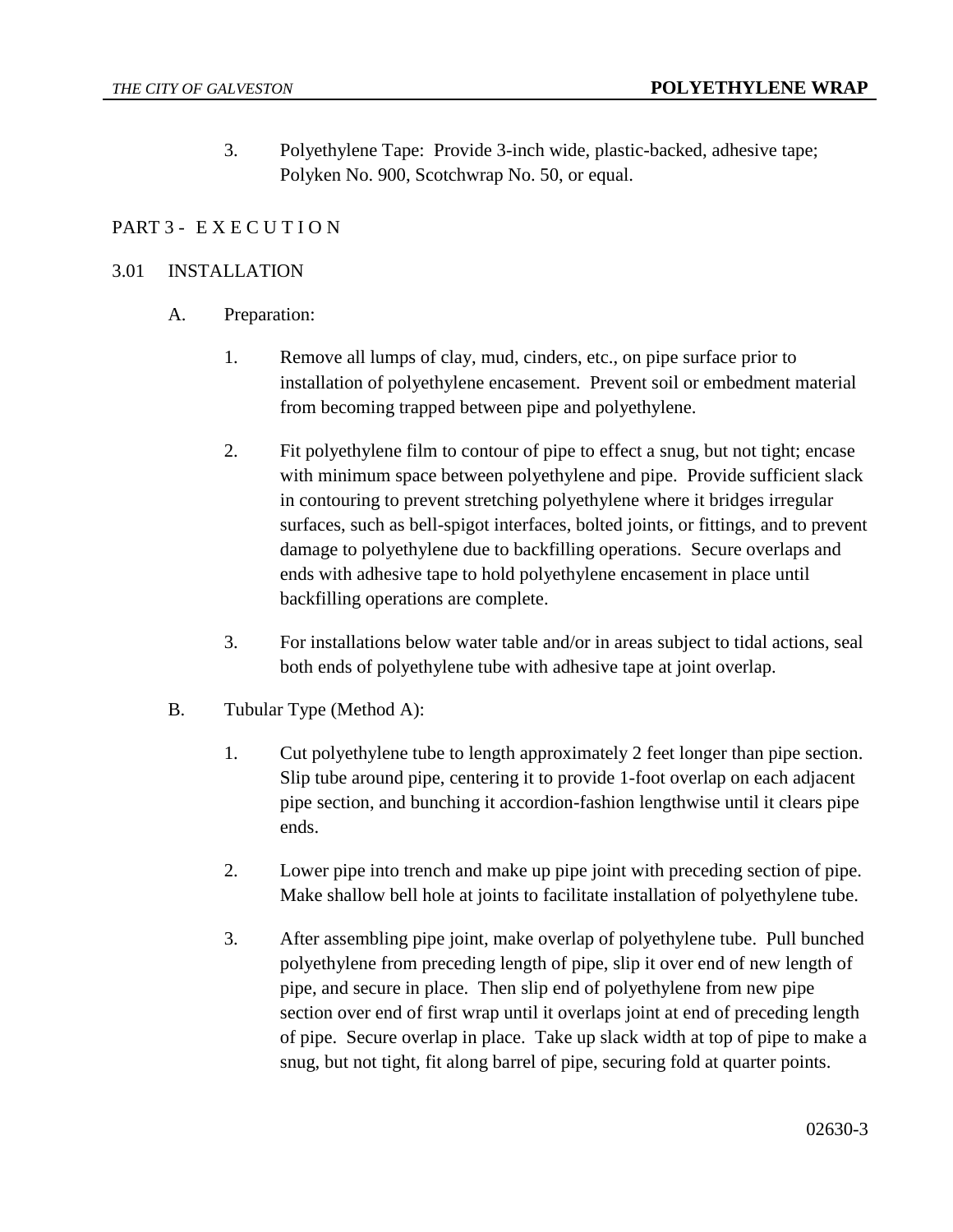- 4. Repair cuts, tears, punctures, or other damage to polyethylene. Proceed with installation of next section of pipe in same manner.
- C. Tubular Type (Method B):
	- 1. Cut polyethylene tube to length approximately 1 foot shorter than pipe section. Slip tube around pipe, centering it to provide 6 inches of bare pipe at each end. Take up slack width at top of pipe to make a snug, but not tight, fit along barrel of pipe, securing fold at quarter points; secure ends.
	- 2. Before making up joint, slip 3-foot length of polyethylene tube over end of preceding pipe section, bunching it accordion-fashion lengthwise. After completing joint, pull 3-foot length of polyethylene over joint, overlapping polyethylene previously installed on each adjacent section of pipe by at least 1 foot; make each end snug and secure.
	- 3. Repair cuts, tears, punctures, or other damage to polyethylene. Proceed with installation of next section of pipe in same manner.
- D. Sheet Type:
	- 1. Cut polyethylene sheet to a length approximately 2 feet longer than pipe section. Center length to provide 1-foot overlap on each adjacent pipe section, bunching it until it clears pipe ends. Wrap polyethylene around pipe so that it circumferentially overlaps top quadrant of pipe. Secure cut edge of polyethylene sheet at intervals of approximately 3 feet.
	- 2. Lower wrapped pipe into trench and make up pipe joint with preceding section of pipe. Make shallow bell hole at joints to facilitate installation of polyethylene. After completing joint, make overlap and secure ends.
	- 3. Repair cuts, tears, punctures, or other damage to polyethylene. Proceed with installation of next section of pipe in same manner.
- E. Pipe-shaped Appurtenances: Cover bends, reducers, offsets, and other pipe-shaped appurtenances with polyethylene in same manner as pipe.
- F. Odd-shaped Appurtenances: When it is not practical to wrap valves, tees, crosses, and other odd-shaped pieces in tube, wrap with flat sheet or split length of polyethylene tube by passing sheet under appurtenance and bringing it up around body. Make seams by bringing edges together, folding over twice, and taping down. Tape polyethylene securely in place at valve stem and other penetrations.